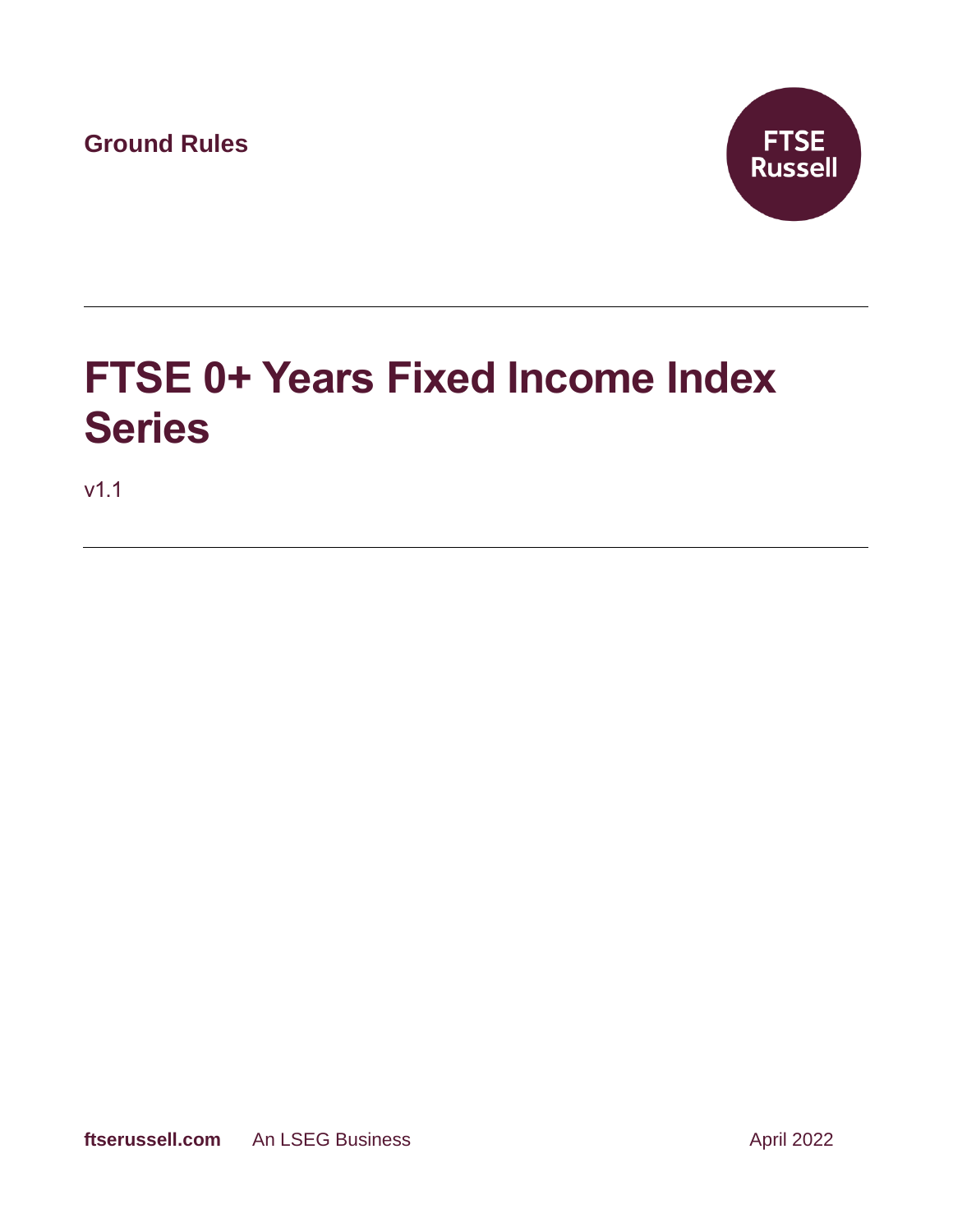## **Ground Rules**



## **Contents**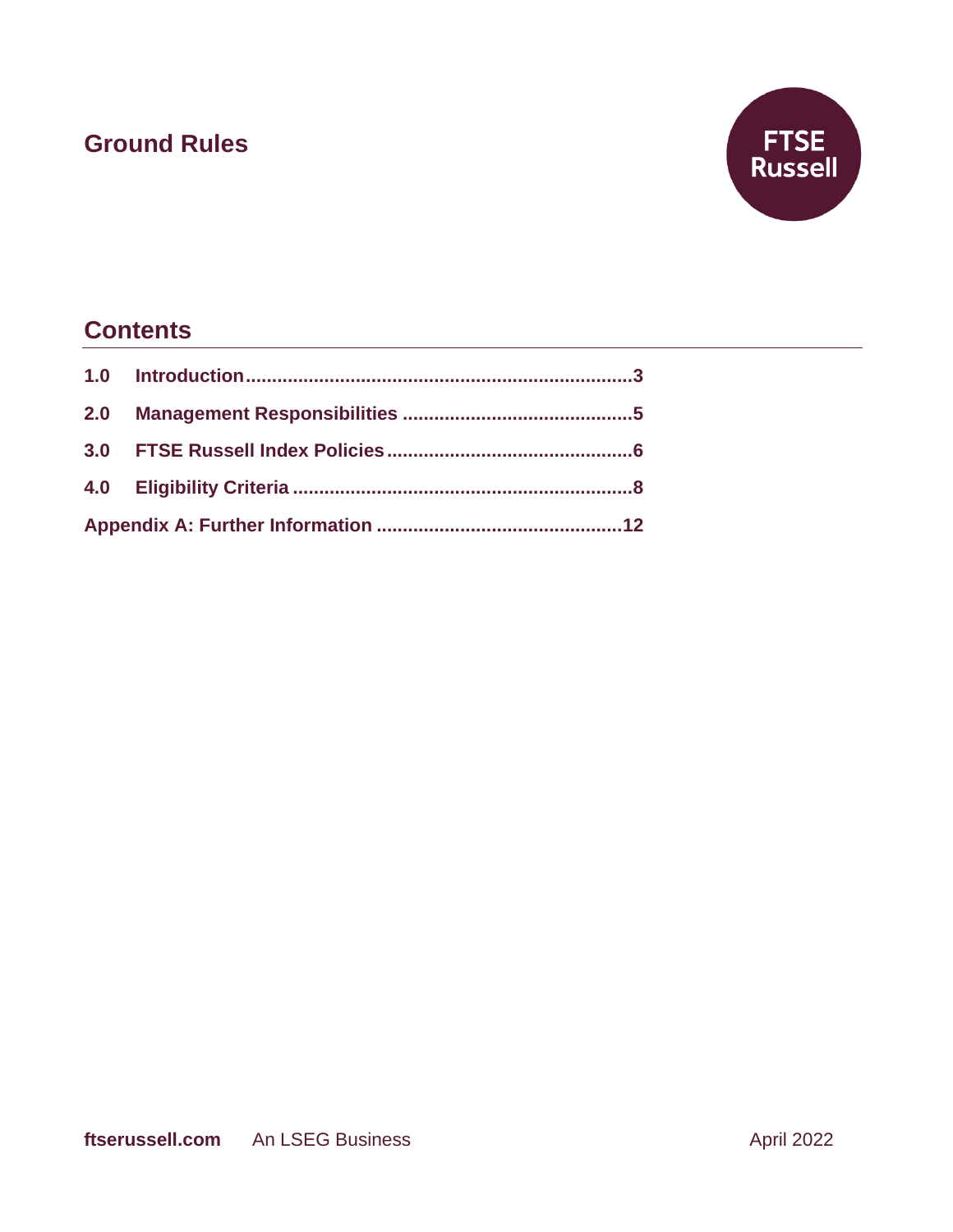

# **Introduction**

### **1.0 Introduction**

#### **FTSE 0+ Years Fixed Income Index Series**  $1.1$

- 1.1.1 This document sets out the Ground Rules for the general construction and management of FTSE 0+ Years Fixed Income Index Series. The indices in this series track the universe of securities eligible for select FTSE fixed income indices that have a minimum one year to maturity inclusion criteria through their final maturity date.
- 1.1.2 The FTSE 0+ Years Fixed Income Index Series Ground Rules should be read in conjunction with the Ground Rules for the related indices that have a minimum one year to maturity inclusion criteria.
- 1.1.3 The FTSE 0+ Years Fixed Income Index Series does not take account of ESG factors in its design.

#### $1.2$ **FTSE Russell**

FTSE Russell is a trading name of FTSE International Limited, Frank Russell Company, FTSE Global Debt Capital Markets Limited (and its subsidiaries FTSE Global Debt Capital Markets Inc. and FTSE Fixed Income Europe Limited), FTSE Fixed Income LLC, The Yield Book Inc. and Beyond Ratings.

- 1.2.1 FTSE Russell hereby notifies users of the index that it is possible that factors, including external factors beyond the control of FTSE Russell, may necessitate changes to, or the cessation, of the index and therefore, any financial contracts or other financial instruments that reference the index or investment funds which use the index to measure their performance should be able to withstand, or otherwise address the possibility of changes to, or cessation of, the index.
- 1.2.2 Index users who choose to follow this index or to buy products that claim to follow this index should assess the merits of the index's rules-based methodology and take independent investment advice before investing their own or client funds. No liability whether as a result of negligence or otherwise is accepted by FTSE Russell for any losses, damages, claims and expenses suffered by any person as a result of:
	- any reliance on these Ground Rules, and/or
	- any errors or inaccuracies in these Ground Rules, and/or
	- any non-application or misapplication of the policies or procedures described in these Ground Rules, and/or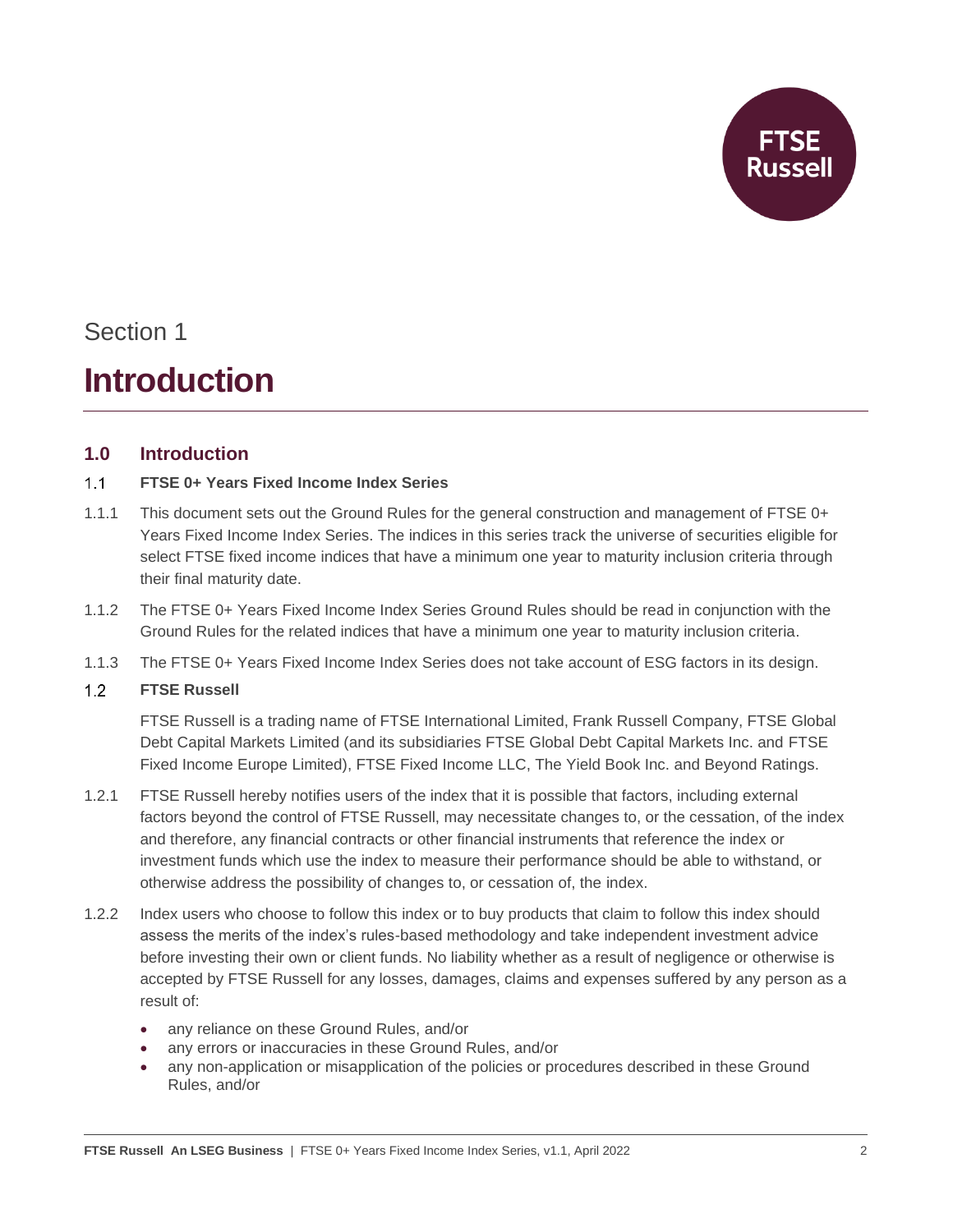• any errors or inaccuracies in the compilation of the Index or any constituent data.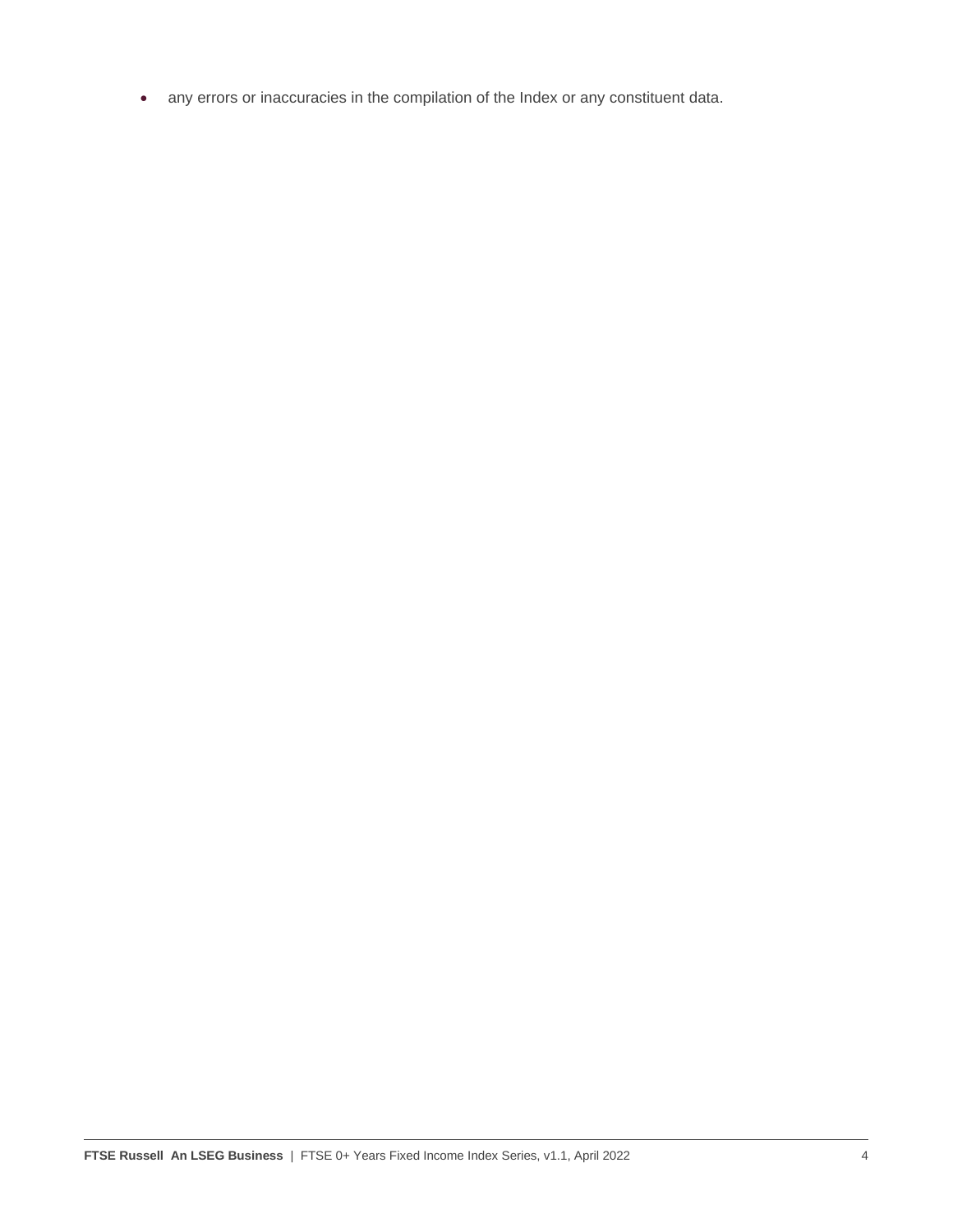

# **Management Responsibilities**

### **2.0 Management Responsibilities**

#### $2.1$ **FTSE Fixed Income LLC (FTSE)**

- 2.1.1 FTSE is the benchmark administrator of the index series.<sup>1</sup>
- 2.1.2 FTSE is responsible for the daily calculation, production and operation of the index series and will:
	- maintain records of the index weightings of all constituents;
	- make changes to the constituents and their weightings in accordance with the Ground Rules;
	- carry out the periodic index reviews of the index series and apply the changes resulting from the reviews as required by the Ground Rules;
	- disseminate the indices.

#### $2.2$ **Amendments to these Ground Rules**

- 2.2.1 These Ground Rules shall be subject to regular review (at least once a year) by FTSE Russell to ensure that they best reflect the aim of the index series. Any proposals for significant amendments to these Ground Rules will be subject to consultation with FTSE Russell advisory committees and other stakeholders if appropriate. The feedback from these consultations will be considered by the FTSE Russell Index Governance Board before approval is granted.
- 2.2.2 As provided for in the Statement of Principles for FTSE Russell Fixed Income Indices, where FTSE Russell determines that the Ground Rules are silent or do not specifically and unambiguously apply to the subject matter of any decision, any decision shall be based as far as practical on the Statement of Principles. After making any such determination, FTSE Russell shall advise the market of its decision at the earliest opportunity. Any such treatment will not be considered as an exception or change to the Ground Rules, or to set a precedent for future action, but FTSE Russell will consider whether the Ground Rules should subsequently be updated to provide greater clarity.

<sup>1</sup> The term administrator is used in this document in the same sense as it is defined in Regulation (EU) 2016/1011 of the European Parliament and of the Council of 8 June 2016 on indices used as benchmarks in financial instruments and financial contracts or to measure the performance of investment funds (the European Benchmark Regulation) an[d The Benchmarks \(Amendment and Transitional](https://www.legislation.gov.uk/uksi/2019/657/made)  [Provision\) \(EU Exit\) Regulations 2019](https://www.legislation.gov.uk/uksi/2019/657/made) (the UK Benchmark Regulation). FTSE Fixed Income LLC administers the Index Series in line with the third country transitional provisions contained within Article 51(5) of the European Benchmark Regulation and the third country transitional provisions as amended by Article 42(5) of the UK Benchmark Regulation.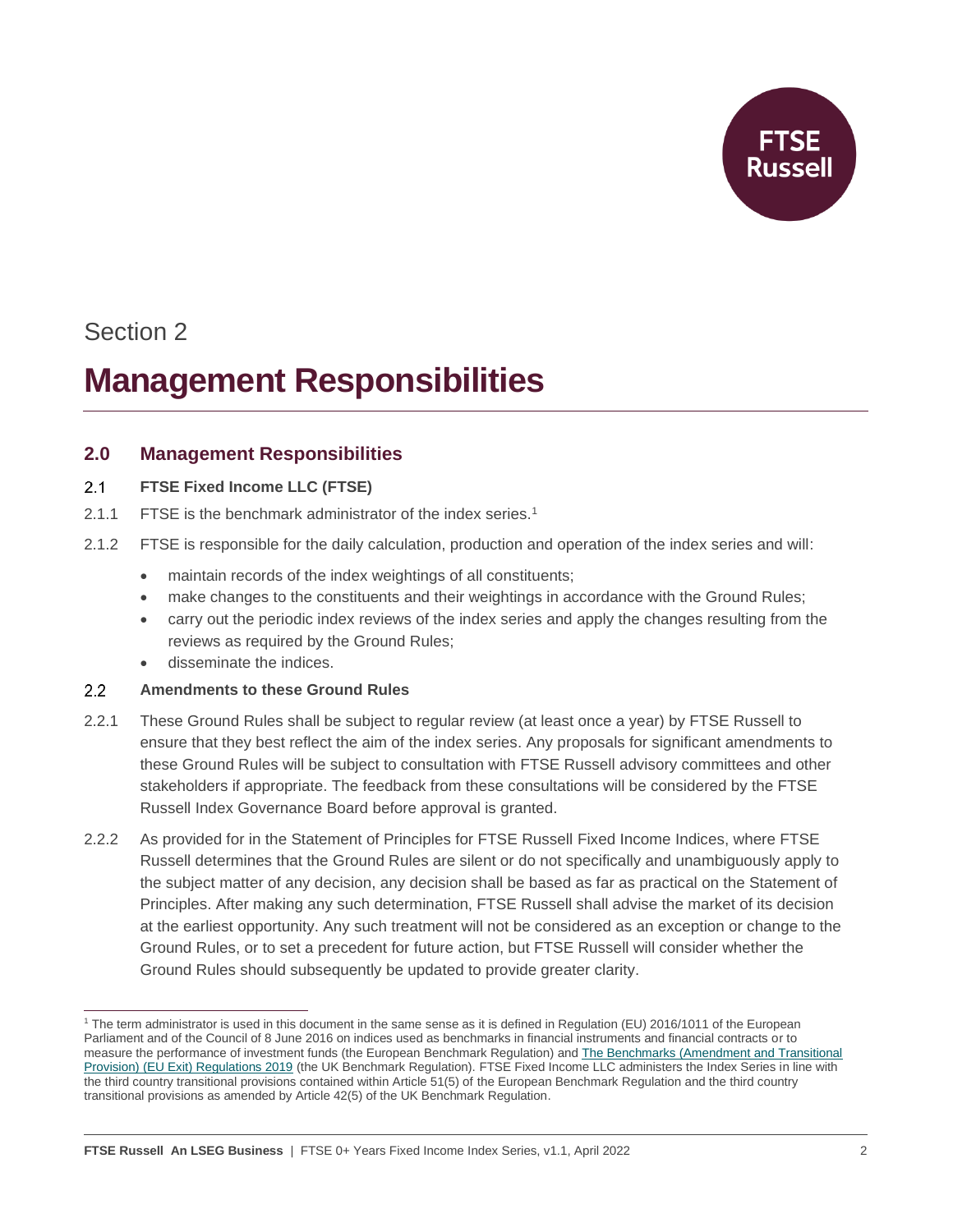

# **FTSE Russell Index Policies**

### **3.0 FTSE Russell Index Policies**

These Ground Rules should be read in conjunction with the following policy documents which can be accessed using the links below or by contacting [fi.index@lseg.com.](mailto:fi.index@lseg.com) These policies are reviewed annually and any changes are approved by the FTSE Russell Product Governance Board.

#### $3.1$ **Statement of Principles for FTSE Fixed Income Indices (the Statement of Principles)**

Indices need to keep abreast of changing markets and the Ground Rules cannot anticipate every eventuality. Where the Ground Rules do not fully cover a specific event or development, FTSE Russell will determine the appropriate treatment by reference to the Statement of Principles for FTSE Fixed Income Indices which summarises the ethos underlying FTSE Russell's approach to index construction. The Statement of Principles is reviewed annually and any changes proposed by FTSE Russell are presented to the FTSE Russell Index Advisory Board for discussion before approval by the FTSE Russell Product Governance Board.

The Statement of Principles for Fixed Income Indices can be accessed using the following link: Statement of Principles Fixed Income Indices.pdf

#### $3.1$ **Queries and Complaints**

FTSE Russell's complaints procedure can be accessed using the following link:

[Benchmark\\_Determination\\_Complaints\\_Handling\\_Policy.pdf](https://research.ftserussell.com/products/downloads/FTSE_Russell_Benchmark_Determination_Complaints-Handling_Policy.pdf?_ga=2.120744587.2089437025.1593423837-184674261.1591013590)

#### $3.2$ **Recalculation Policy and Guidelines**

The Recalculation Policy and Guidelines for Fixed Income Indices document is available from the FTSE Russell website using the link below or by contacting [fi.index@lseg.com.](mailto:fi.index@lseg.com)

[Fixed\\_Income\\_Recalculation\\_Policy\\_and\\_Guidelines.pdf](https://research.ftserussell.com/products/downloads/Fixed_Income_Recalculation_Policy_and_Guidelines.pdf)

#### $3.3$ **Index Policy in the Event Clients are Unable to Trade a Market or a Security**

Details of FTSE Russell's treatment can be accessed using the following link:

[Index\\_Policy\\_in\\_the\\_Event\\_Clients\\_are\\_Unable\\_to\\_Trade\\_a\\_Market\\_or\\_a\\_Security.pdf](https://research.ftserussell.com/products/downloads/FTSE_Russell_Index_Policy_in_the_Event_Clients_are_Unable_to_Trade_a_Market_or_a_Security.pdf)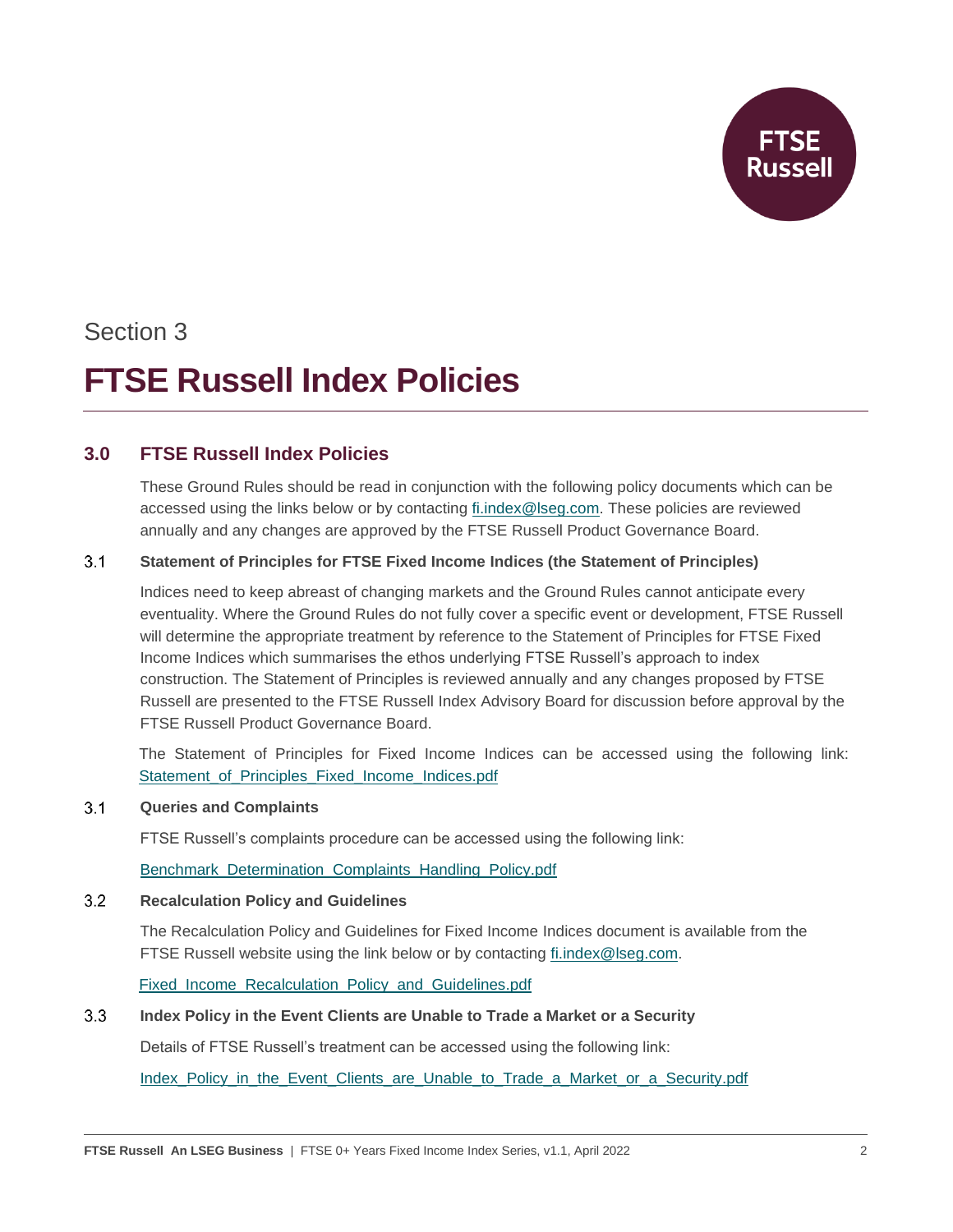#### $3.4$ **Policy for Benchmark Methodology Changes**

Details of FTSE Russell's policy for making benchmark methodology changes can be accessed using the following link:

[Policy\\_for\\_Benchmark\\_Methodology\\_Changes.pdf](https://research.ftserussell.com/products/downloads/FTSE_Russell_Policy_for_Benchmark_Methodology_Changes.pdf)

#### $3.5$ **FTSE Russell Governance Framework**

3.5.1 To oversee its indices, FTSE Russell employs a governance framework that encompasses product, service and technology governance. The framework incorporates the London Stock Exchange Group's three lines of defence risk management framework and is designed to meet the requirements of the IOSCO Principles for Financial Benchmarks<sup>2</sup>, the European benchmark regulation<sup>3</sup> and the UK benchmark regulation<sup>4</sup>. The FTSE Russell Governance Framework can be accessed using the following link:

[FTSE\\_Russell\\_Governance\\_Framework.pdf](https://research.ftserussell.com/products/downloads/FTSE_Russell_Governance_Framework.pdf)

<sup>2</sup> IOSCO Principles for Financial Benchmarks Final Report, FR07/13 July 2013

<sup>&</sup>lt;sup>3</sup> Regulation (EU) 2016/1011 of the European Parliament and of the Council of 8 June 2016 on indices used as benchmarks in financial instruments and financial contracts or to measure the performance of investment funds

<sup>4</sup> The Benchmarks (Amendment and Transitional Provision) (EU Exit) Regulations 2019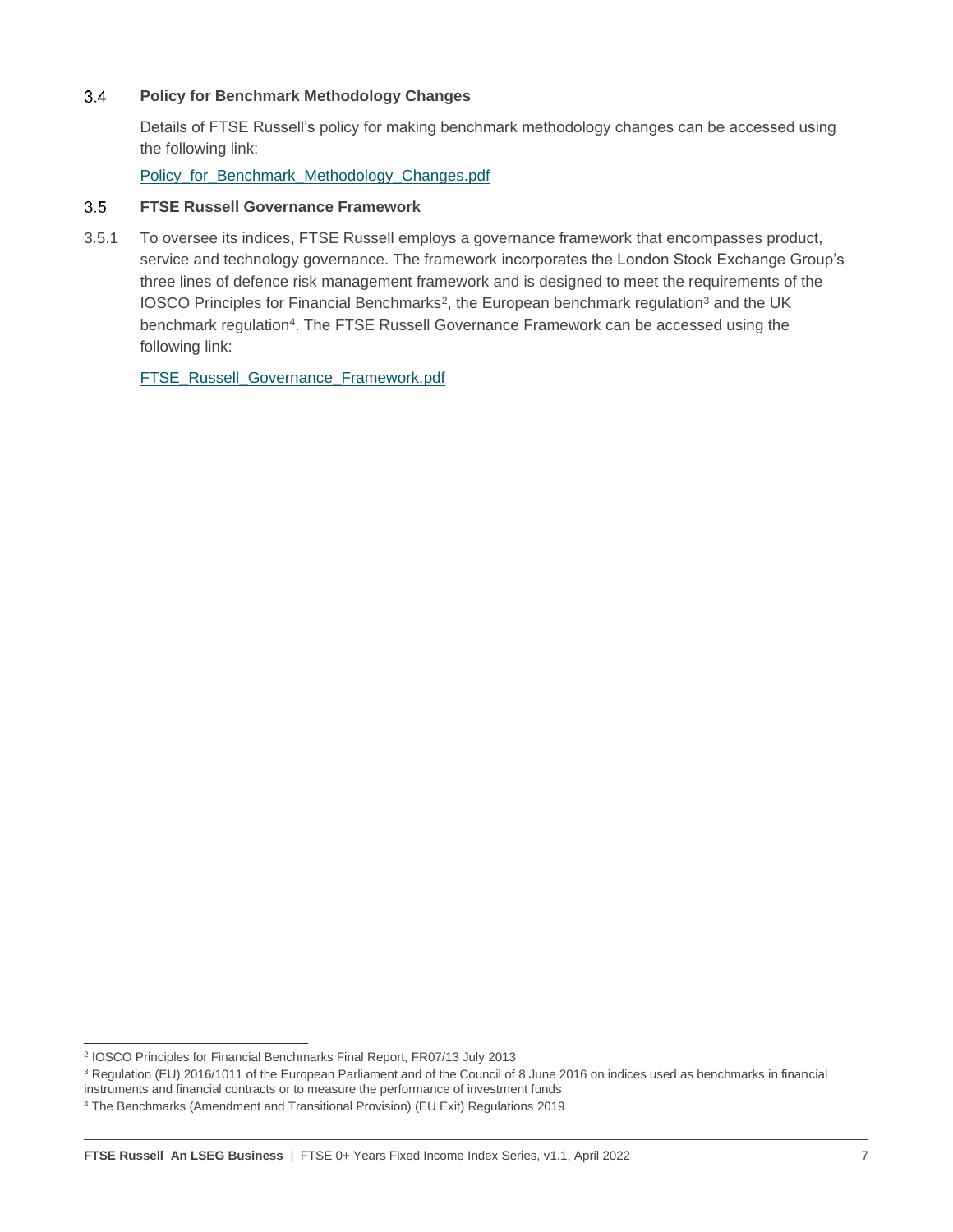

# **Composition and Design Criteria**

### **4.0 Eligibility Criteria**

#### $4.1$ **Eligible Bonds**

- 4.1.1 To be eligible for an index in the FTSE 0+ Years Fixed Income Index Series, securities must have been issued with at least one year to final maturity and have previously qualified for the related FTSE fixed income index with a minimum one year to maturity inclusion criteria.
- 4.1.2 Securities must have a remaining weighted average life of at least 1 month.

#### $4.2$ **Related Indices and Base Dates**

4.2.1 The below table lists the indices in the FTSE 0+ Years Fixed Income Index Series and base dates. Unless otherwise stated, the Ground Rules for each related index can be found in the FTSE Fixed Income Index Guide<sup>5</sup>.

| $0+$ Index                                                                                | <b>Related Index</b>                                                          | <b>Base Date</b>     |
|-------------------------------------------------------------------------------------------|-------------------------------------------------------------------------------|----------------------|
| FTSE World Government Bond 0+<br>Years Index                                              | FTSE World Government Bond Index                                              | December 31,<br>2005 |
| <b>FTSE Latin American Government</b><br>Bond 0+ Years Index                              | FTSE Latin American Government Bond<br>Index                                  | March 31, 2011       |
| FTSE EMU Government Bond 0+<br>Years Index                                                | FTSE EMU Government Bond Index                                                | December 31,<br>2005 |
| FTSE Central Eastern Europe,<br>Middle East, and Africa Government<br>Bond 0+ Years Index | FTSE Central Eastern Europe, Middle<br>East, and Africa Government Bond Index | March 31, 2011       |
| <b>FTSE Chinese Government and</b><br>Policy Bank Bond 0+ Years Index                     | <b>FTSE Chinese Government and Policy</b><br>Bank Bond Index                  | December 31,<br>2010 |
| FTSE Chinese (Onshore CNY)<br>Broad Bond 0+ Years Index                                   | FTSE Chinese (Onshore CNY) Broad<br>Bond Index                                | December 31,<br>2013 |

<sup>5</sup> For more details please see the **FTSE Fixed Income Index Guide**.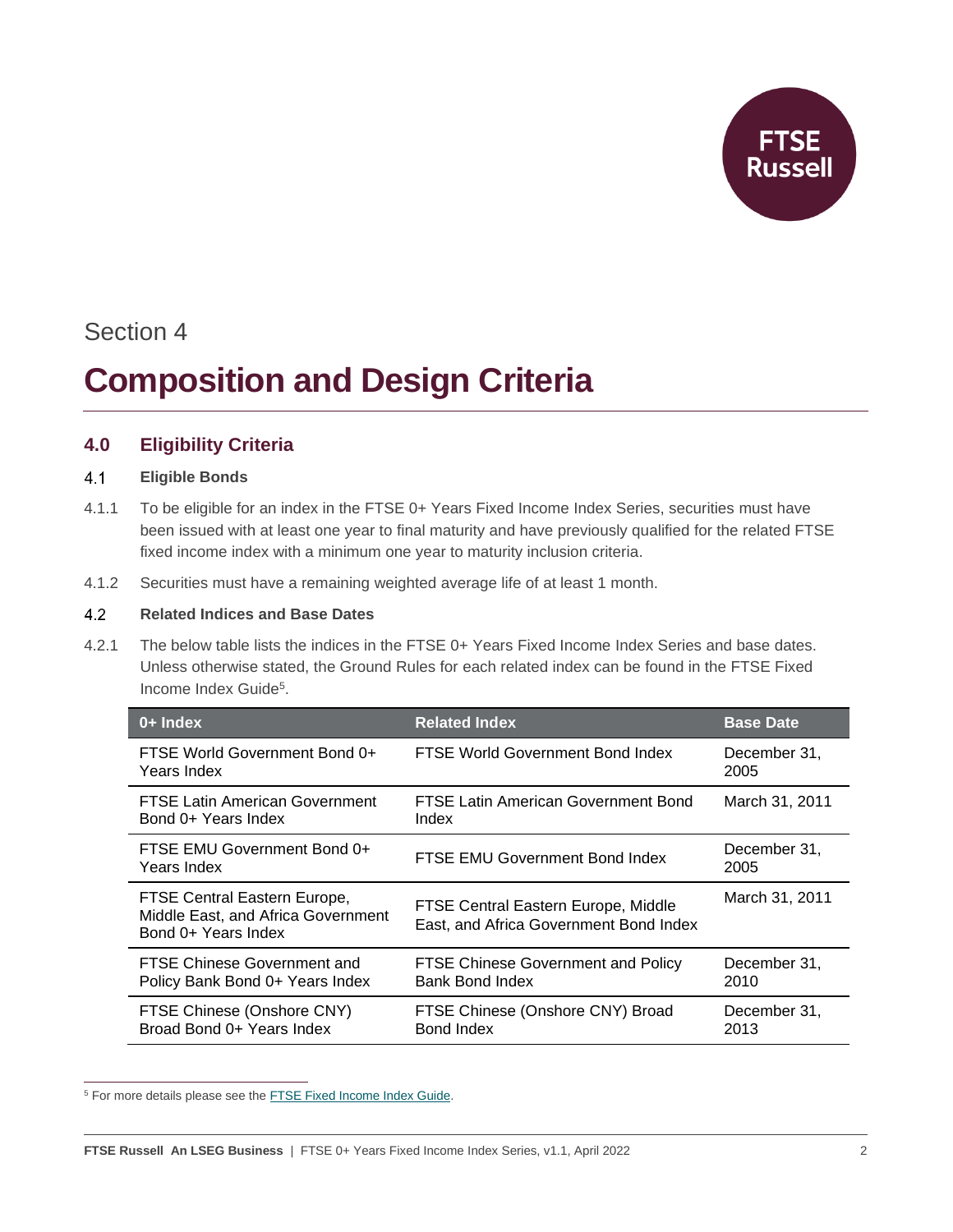| 0+ Index                                                                    | <b>Related Index</b>                                               | <b>Base Date</b>     |
|-----------------------------------------------------------------------------|--------------------------------------------------------------------|----------------------|
| FTSE Asian Government Bond 0+<br>Years Index                                | FTSE Asian Government Bond Index                                   | December 31,<br>2007 |
| <b>FTSE Asia Pacific Government</b><br>Bond 0+ Years Index                  | FTSE Asia Pacific Government Bond<br>Index                         | December 31,<br>2007 |
| <b>FTSE Emerging Markets</b><br>Government Bond 0+ Years Index              | <b>FTSE Emerging Markets Government</b><br>Bond Index              | December 31,<br>2007 |
| <b>FTSE World Inflation-Linked</b><br>Securities 0+ Years Index             | <b>FTSE World Inflation-Linked Securities</b><br>Index             | April 30, 2007       |
| <b>FTSE Emerging Markets Inflation-</b><br>Linked Securities 0+ Years Index | <b>FTSE Emerging Markets Inflation-Linked</b><br>Securities Index  | March 31, 2008       |
| FTSE US Municipal Tax-Exempt<br>Investment-Grade Bond 0+ Years<br>Index     | FTSE US Municipal Tax-Exempt<br><b>Investment-Grade Bond Index</b> | December 31,<br>2012 |

#### $4.3$ **Price Source**

4.3.1 Price sources for the FTSE 0+ Years Fixed Income Indices are consistent with the related FTSE Fixed Income Index.

#### 4.4 **Holiday calendar**

4.4.1 The index is calculated Monday through Friday except Christmas Day (observed) and New Year's Day (observed). Each local market will observe its own holiday calendar; if a local market is on holiday, the closing prices used for that day will be the closing prices from the previous day.

#### 4.5 **Index Quality**

4.5.1 An index quality is assigned to each index bond as of profile fixing. The quality is first mapped to the Standard & Poor's Financial Services LLC ("S&P") rating. If a bond is not rated by S&P but it is rated by Moody's Investors Service, Inc ("Moody's"), the S&P equivalent of the Moody's rating is assigned to the index quality. If a bond is rated by neither S&P nor Moody's, the bond is not assigned an index quality. If a bond is rated as investment-grade by one rating agency and high-yield by the other, the S&P equivalent of the investment-grade rating is assigned to the index quality. These ratings remain unchanged for the entire performance month.

#### 4.6 **Return Computation**

4.6.1 Total returns are computed on the assumption that each security is purchased at the beginning of the period and sold at the end of the period. An issue's total rate of return is the percentage change in its total value over the measurement period. The components of total return for each security are price change, principal payments, coupon payments, accrued interest, and reinvestment income on intramonth cash flows. The total returns are market capitalization-weighted using the security's beginningof-period market value (see Figure 1).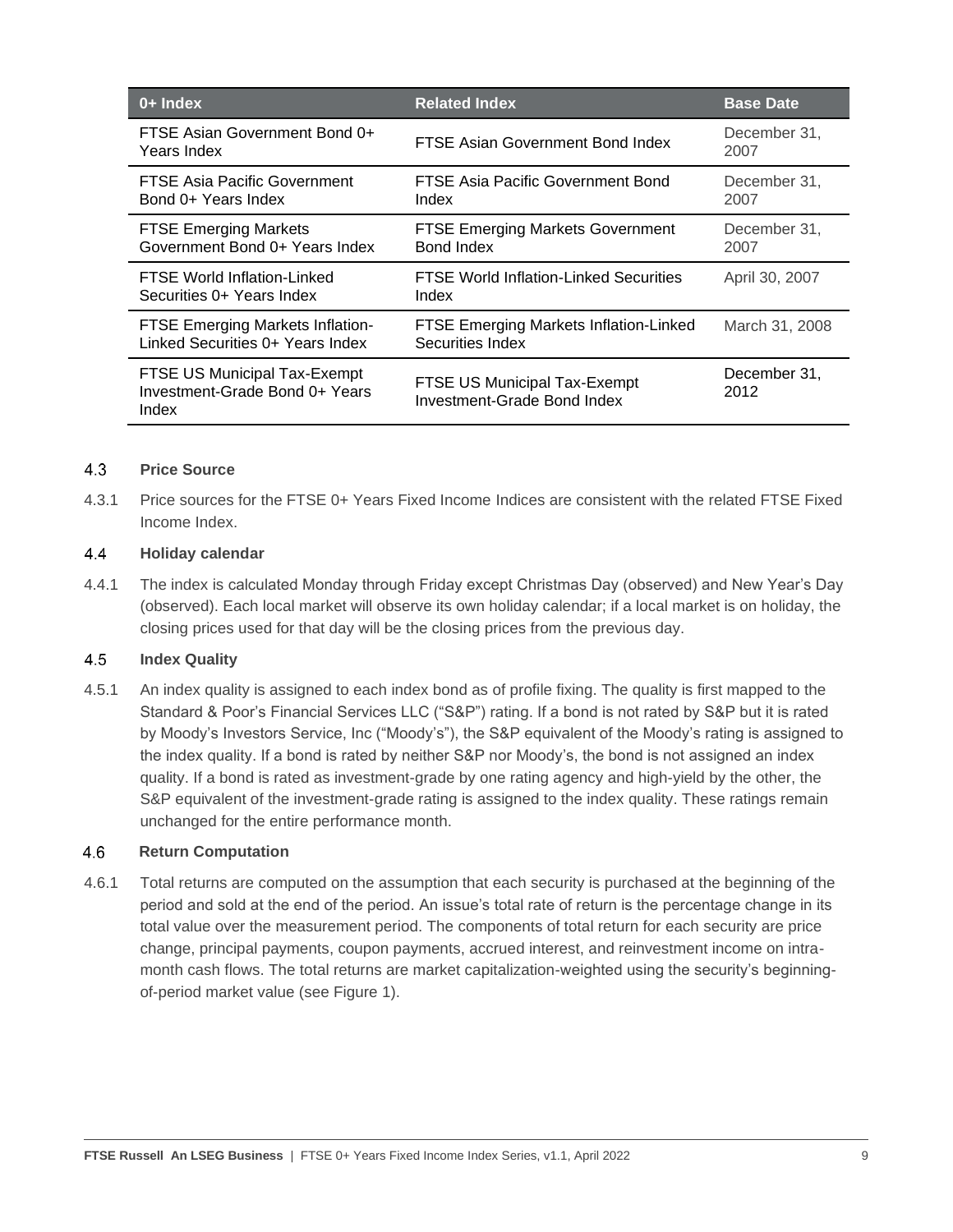| Beginning-of-period<br>value |        | (Beginning price + Beginning accrued) x Beginning par amount<br>outstanding                                                                                    |
|------------------------------|--------|----------------------------------------------------------------------------------------------------------------------------------------------------------------|
| End-of-period value          | $\sim$ | [(Ending price + Ending accrued) x (Beginning par amount outstanding -<br>Principal payments)] + Coupon payments + Principal payments +<br>Reinvestment income |
| Total rate of return (%)     |        | [(End-of-period value / Beginning-of-period value) $-1$ ] x 100                                                                                                |

### **Figure 1. Total rate of return calculation methodology**

A note on precision: Returns are computed to at least six decimal places but reported to a maximum of four. In addition, owing to rounding errors inherent in computer floating-point arithmetic, the last digit in any reported value may sometimes be off by one from its true value.

| <b>Ticker</b>   | <b>Index</b>                                                                             |
|-----------------|------------------------------------------------------------------------------------------|
| <b>SBWGZUU</b>  | FTSE World Government Bond 0+ Years Index, in USD terms                                  |
| <b>SBWGZEU</b>  | FTSE World Government Bond 0+ Years Index, in EUR terms                                  |
| <b>SBWGZGU</b>  | FTSE World Government Bond 0+ Years Index, in GBP terms                                  |
| <b>SBWGZJU</b>  | FTSE World Government Bond 0+ Years Index, in JPY terms                                  |
| <b>SBEGZL</b>   | FTSE EMU Government Bond 0+ Years Index, in EUR terms                                    |
| <b>SBEMGBZU</b> | FTSE Emerging Markets Government Bond 0+ Years Index, in USD terms                       |
| <b>SBILSZU</b>  | FTSE World Inflation-Linked Securities 0+ Years Index, in USD terms                      |
| <b>SBILSZUC</b> | FTSE World Inflation-Linked Securities 0+ Years Index, in USD hedged terms               |
| <b>SBLEZU</b>   | FTSE Emerging Markets Inflation-Linked Securities 0+ Years Index, in USD terms           |
| <b>SBLEZUC</b>  | FTSE Emerging Markets Inflation-Linked Securities 0+ Years Index, in USD hedged<br>terms |
| <b>SBMUIGZL</b> | FTSE US Municipal Tax-Exempt Investment-Grade Bond 0+ Years Index, in USD<br>terms       |

### **Tickers for the FTSE World Government Bond 0+ Years Index**

#### 4.7 **Chronological Summary of Events**

- 4.7.1 The FTSE 0+ Years Fixed Income Index Series reflect the same history of index methodology changes as the related indices<sup>6</sup>. For a full event summary of each, please see the Ground Rules for the related indices.
- 4.7.2 The indices in the FTSE 0+ Years Fixed Income Index derive historical country inclusion from their respective related indices, with the exception of the FTSE Emerging Markets Government Bond 0+ Years Index, which added Mexico starting with the January 2011 profile; Mexico was added to the FTSE Emerging Markets Government Bond Index in January 2008.

<sup>&</sup>lt;sup>6</sup>Historical price source changes that occur in the related FTSE Fixed Income Indices are not reflected in the 0+ Years Index prior to March 31, 2021.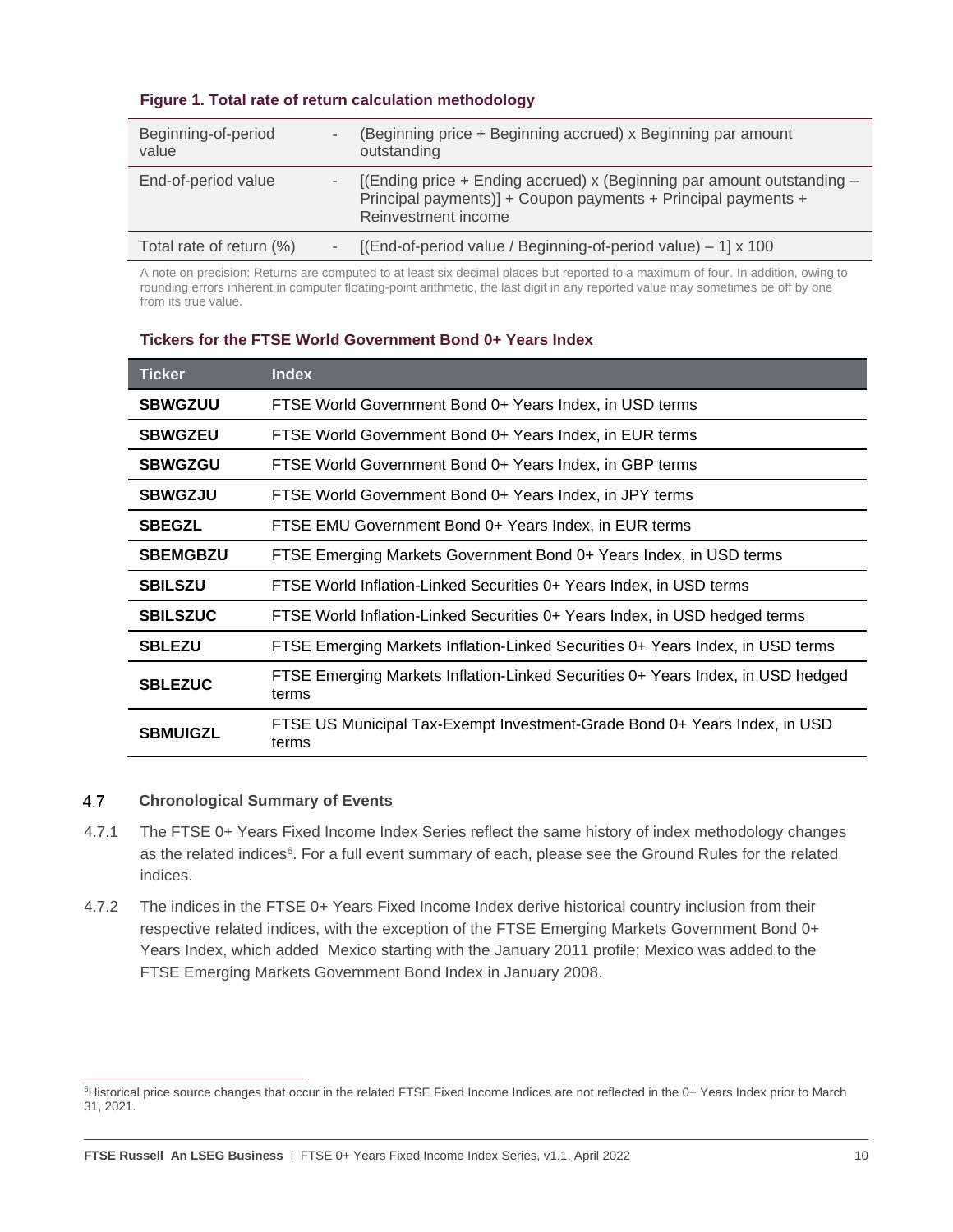| Year | <b>Monthly highlights</b>                                                                                                                                                                                                                                                                                                                                                                                                                                                                                                                                                                                                                                                                                            |
|------|----------------------------------------------------------------------------------------------------------------------------------------------------------------------------------------------------------------------------------------------------------------------------------------------------------------------------------------------------------------------------------------------------------------------------------------------------------------------------------------------------------------------------------------------------------------------------------------------------------------------------------------------------------------------------------------------------------------------|
| 2022 | May: The FTSE World Inflation-Linked Securities 0+ Years Index, the FTSE Emerging<br>Markets Inflation-Linked Securities 0+ Years Index and the FTSE US Municipal Tax-<br>Exempt Investment-Grade Bond 0+ Years Index are launched.                                                                                                                                                                                                                                                                                                                                                                                                                                                                                  |
| 2021 | April: The FTSE World Government Bond 0+ Years Index is launched.<br>The pricing source for Polish government bonds changes from Refinitiv to BondSpot.<br>November: FTSE 0+ Years Fixed Income Index Series is launched, incorporating the<br>FTSE World Government Bond 0+ Years Index.<br><b>December:</b> The pricing source for Israeli inflation-linked government bonds changes<br>from Refinitiv to Tel Aviv Stock Exchange.<br>The pricing source for South African inflation-linked government bonds changes from<br>Refinitiv to Johannesburg Stock Exchange.<br>The pricing source for Mexican inflation-linked government bonds changes from<br>Refinitiv to Proveedor Integral de Precios S.A. de C.V. |
| 2020 | May: The pricing source for Israeli government bonds changes from Refinitiv to Tel Aviv<br>Stock Exchange.                                                                                                                                                                                                                                                                                                                                                                                                                                                                                                                                                                                                           |